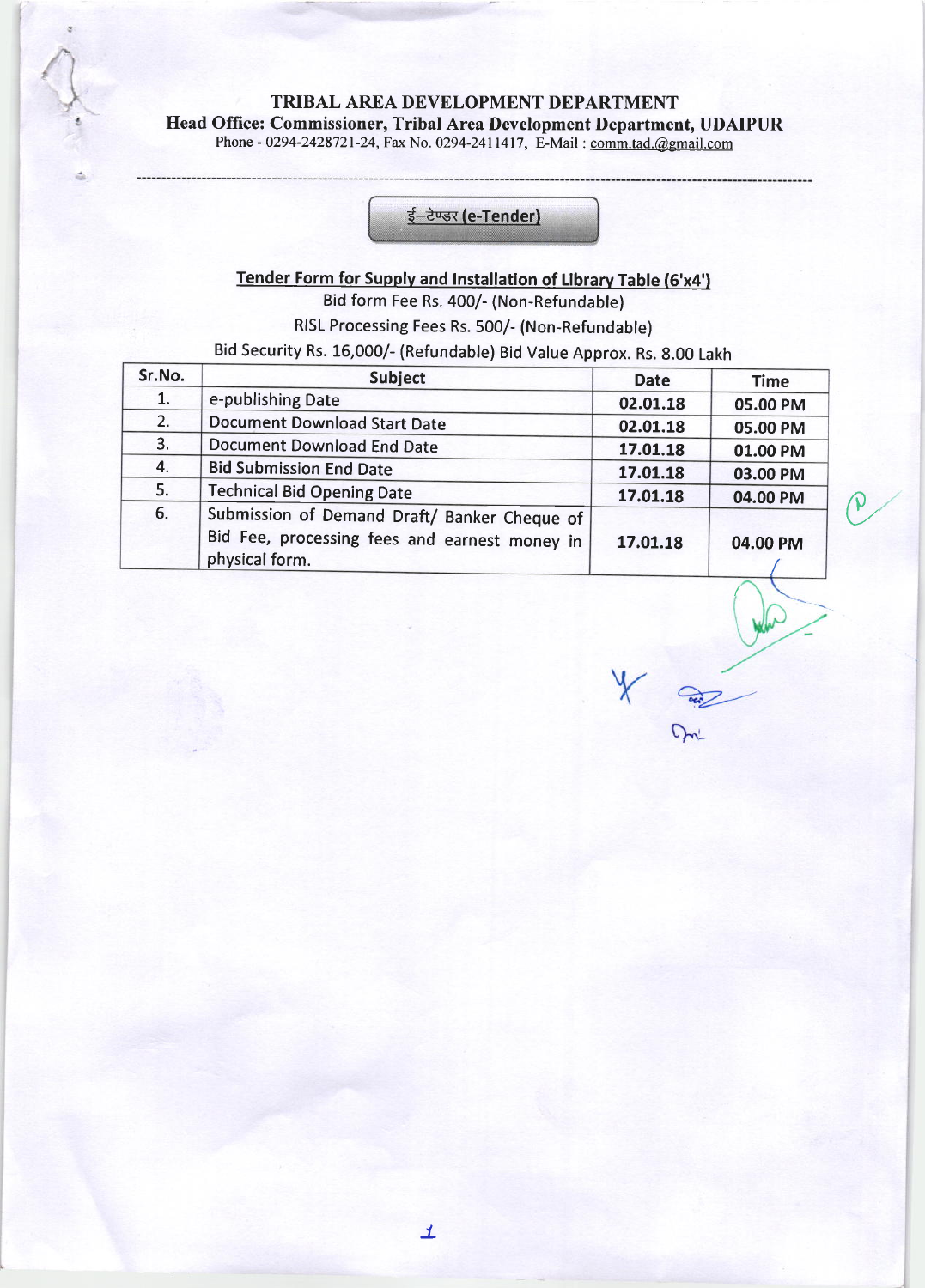#### राजस्थान सरकार

## कार्यालय आयुक्त, जनजाति क्षेत्रीय विकास विभाग, उदयपुर

#### **Terms & Conditions:-**

- 1. बोली प्रपत्र शुल्क, बोली बयाना राशि, प्रोसेसिंग शुल्क की राशि के बिना प्राप्त बोली पर कोई विचार नहीं किया जावेगा।
- 2. बोली से सम्बन्धित नियम, शर्ते एवं बोली प्रपत्र http://eproc.rajasthan.gov.in एवं http://sppp.rajasthan.gov.in से डाउनलोड किया जा सकता है। बोलीदाता के द्वारा डाउनलोड किये गये बोली प्रपत्र का मूल्य रू. 400/ - का डी.डी. एवं बोली बयाना राशि का डी.डी. आयुक्त, जनजाति क्षेत्रिय विकास विभाग, उदयपुर के नाम एवं प्रोसेसिंग शुल्क की राशि रू. 500/- का डी. डी. M.D., RISL, Jaipur के नाम से संलग्न कर तकनीकी बोली खुलने से पूर्व दिनांक 17.01.18 को अपराहन 4.00 बजे तक आयुक्तालय में जमा कराना होगा ।
- 3. निर्धारित तिथि व समय के पश्चात प्राप्त बोली स्वीकार नहीं की जावेगी।
- 4. उक्त बोलियों को आंशिक या पूर्ण रूप से स्वीकार/अस्वीकार करने का पूर्ण अधिकार आयुक्त, जनजाति क्षेत्रिय विकास विभाग, उदयपुर को होगा।

## 5. तकनीकी बोली स्वीकार किये जाने हेतु अनिवार्य शर्ते :-

- (a) निर्धारित बोली बयाना राशि, बोली शुल्क एवं प्रोसेसिंग शुल्क।
- (b) बोली प्रपत्र (Bid Documents) ऑनलाइन।
- (c) बोली के साथ नवीनतम GST/VAT Clearance Certificate/Challan/tax Return।
- (d) GST पंजीयन संख्या का प्रमाण पत्र स्वयं द्वारा प्रमाणित।
- (e) आयकर विभाग द्वारा जारी पैन नम्बर की प्रमाणित प्रति।
- (f) तकनीकी बोली प्रपत्र भरा हुआ तथा सम्बधित सभी परिशिष्ट व सभी दस्तावेज स्वयं द्वारा प्रमाणित किये होने चाहिये।
- (g)कय की जाने वाली वस्तु के लिए निर्माता / डीलर / अधिकृत विकेता होने का वैध प्रमाण-पत्र।
- (h) फर्म को गत 3 वर्षों (वर्ष 2014-15 से 2016-17) में राजकीय विभागों / संस्थाओं में राशि रू.25.00 लाख की फर्नीचर सामग्री सप्लाई का अनुभव होना आवश्यक है। इस हेतु फर्म द्वारा कयादेश एवं संतोषजनक कार्य के प्रमाण पत्र की प्रति प्रस्तुत की जावें।
- (i) फर्म का गत 3 वित्तीय वर्षों (वर्ष 2014-15 से 2016-17) का औसत वार्षिक बिक्री टर्नओवर राशि रू. 25.00 लाख से कम का नहीं होना चाहिये। इस हेतु फर्म द्वारा Balance Sheet (C.A. द्वारा प्रमाणित) एवं Annexure-F में C.A.का प्रमाण पत्र प्रस्तुत किया जावे।
- (j) कय की जाने वाली सामग्री की वारंटी अवधि 1 वर्ष होगी। इस हेतु वारंटी सर्टिफिकेट प्रस्तुत किया जावे।
- 6. फर्म को अपना बैंक खाता संख्या मय आई.एफ.एस.सी. कोड, बैंक का नाम एवं शाखा अंकित की जानी होगी।
- 7. कय की जाने वाली सामग्री की सप्लाई एफ.ओ.आर. जनजाति क्षेत्रीय विकास विभाग के अधीन संचालित छात्रावास/आवासीय विद्यालय/आयुक्तालय, टी.ए.डी. (संलग्न सूची Annexure- H के अनुसार) में करनी होगी।
- 8 कार्य आदेश जारी करने के दिनांक से 45 दिवस की अवधि के भीतर फर्म द्वारा आईटम सप्लाई, स्थापना एवं कमिंशनिंग करना होगा। निर्धारित समयावधि में सामग्री सप्लाई नहीं करने पर नियमानुसार परिसमापित नुकसानी (L.D.) की कटौती की जावेगी।
- 9. तकनीकी बोली में सफल बोलीदाता की ही वित्तीय बोली पर विचार किया जावेगा।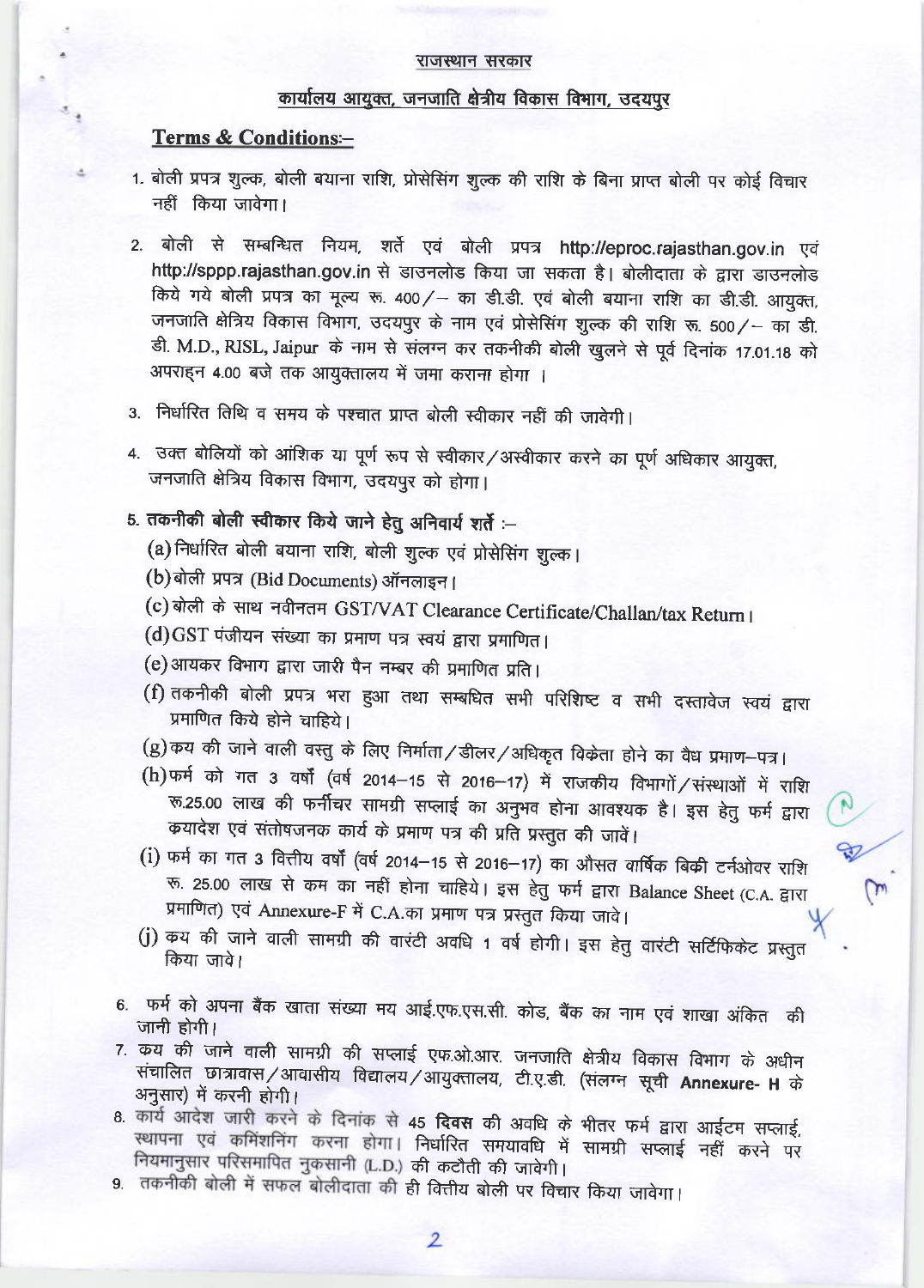10. बोली में आंमत्रित दरें अनुमोदित किये जाने की दिनांक से एक वर्ष की अवधि के लिये विधिमान्य होगी।

11. बोली प्रतिभूति / कार्य सम्पादन प्रतिभूति राशि में छूट के लिये आयुक्त, उद्योग विभाग, राजस्थान जयपुर के पास रजिस्ट्रीकृत कुटीर एवं लघु उद्योग विभाग उन मदों के सम्बन्ध में जिसके लिये वें इस रूप में रजिस्ट्रीकृत है, सामान का कय राजस्थान के उद्योग के अधिमान) नियम 1995 के नियम-8 के अनुसार अपेक्षित कार्यवाही जो वित्त (जीएफ एण्ड एआर) विभाग के आदेश कमांक: प1(1)वित्त/सा.नि. लेनि. / 2007 दिनांक 19.10.2010 परिपत्र संख्या 24 / 2010 में वर्णित है के अनुसार प्रस्तुत किया जाना अनिवार्य है। अन्यथा बोली बयाना / कार्य सम्पादन प्रतिभूति राशि में छूट देय नहीं होगा।

- 12. सामान/वस्तु की कय राशि अनुमानित है। अनुबन्ध अवधि के दौरान कय सामग्री की कुल कय अनुमानित कीमत से कम/अधिक हो सकती है। अधिकतम कय राज. लोक. उपापन में पारदर्शिता नियम 2013 के उपनियम 73 के अनुसरण मे निम्नानुसार होगी :-
	- 1. संविदा के अधिनिर्णय के समय, बोली दस्तावेजों में मूलतः विनिर्दिष्ट माल, संकर्मो या सेवाओं के परिमाण में बढोतरी की जा सकेगी, किन्तु ऐसी बढोतरी बोली दस्तावेजों मे विनिर्दिष्ट परिमाण के बीस प्रतिशत से अधिक नहीं होगी । यह बोली और बोली दस्तावेजों के इकाई मूल्यों या अन्य निंबधनों और शर्तो में किसी परिवर्तन के बिना होगी ।
	- 2. यदि उपापन संस्था परिस्थितियों में परिवर्तन के कारण उपापन की कोई विषयवस्तु उपाप्त नहीं करती है या बोली दस्तावेजों में विनिर्दिष्ट परिमाण से कम उपाप्त करती है तो बोली लगाने वाला बोली दस्तावेजों में अन्यथा उपबंधित के सिवाय, किसी भी दावे या प्रतिकर का हकदार नहीं होगा।
	- 3. अतिरिक्त मदों या अतिरिक्त परिमाणें के लिए पुनरादेश, यदि यह बोली दस्तावेजों में उपंबधित हो, संविदा में दी गयी दरों और शर्तो पर दिये जा सकेंगे यदि मूल आदेश ई–बोली आमंत्रित करने के पश्चात दिया गया था। प्रदाय या पूर्ण हाने की कालावधि भी आनुपातिक रूप से बढायी जा सकगी। पुनरादेश की सीमाऐं निम्नलिखित होंगी :-

(क) संकर्मो की दशा में व्यष्टिक मदों की मात्रा का 50 प्रतिशत और मूल संविदा के मूल्य का 50 प्रतिशत, और

- (ख) मूल संविदा के माल या सेवाओं के मूल्य का 50 प्रतिशत ।
- 13. विशेष परिस्थितियों में राज. लोक उपापन में पारदर्शीता नियम 2013 के नियम 74 के अनुसार कार्य Fair, Transparent & equitable manner से विभाजित किया जा सकेगा।

14. राज्य में दिनांक 26.01.2013 से राजस्थान लोक उपापन में पारदर्शीता अधिनियम 2012 व नियम 2013 प्रभावशील है। अतः इस बोली पर उक्त अधिनियम व नियम के सभी प्रावधान प्रभावशील होंगे।

बोलीदाता के हस्ताक्षर मय मोहर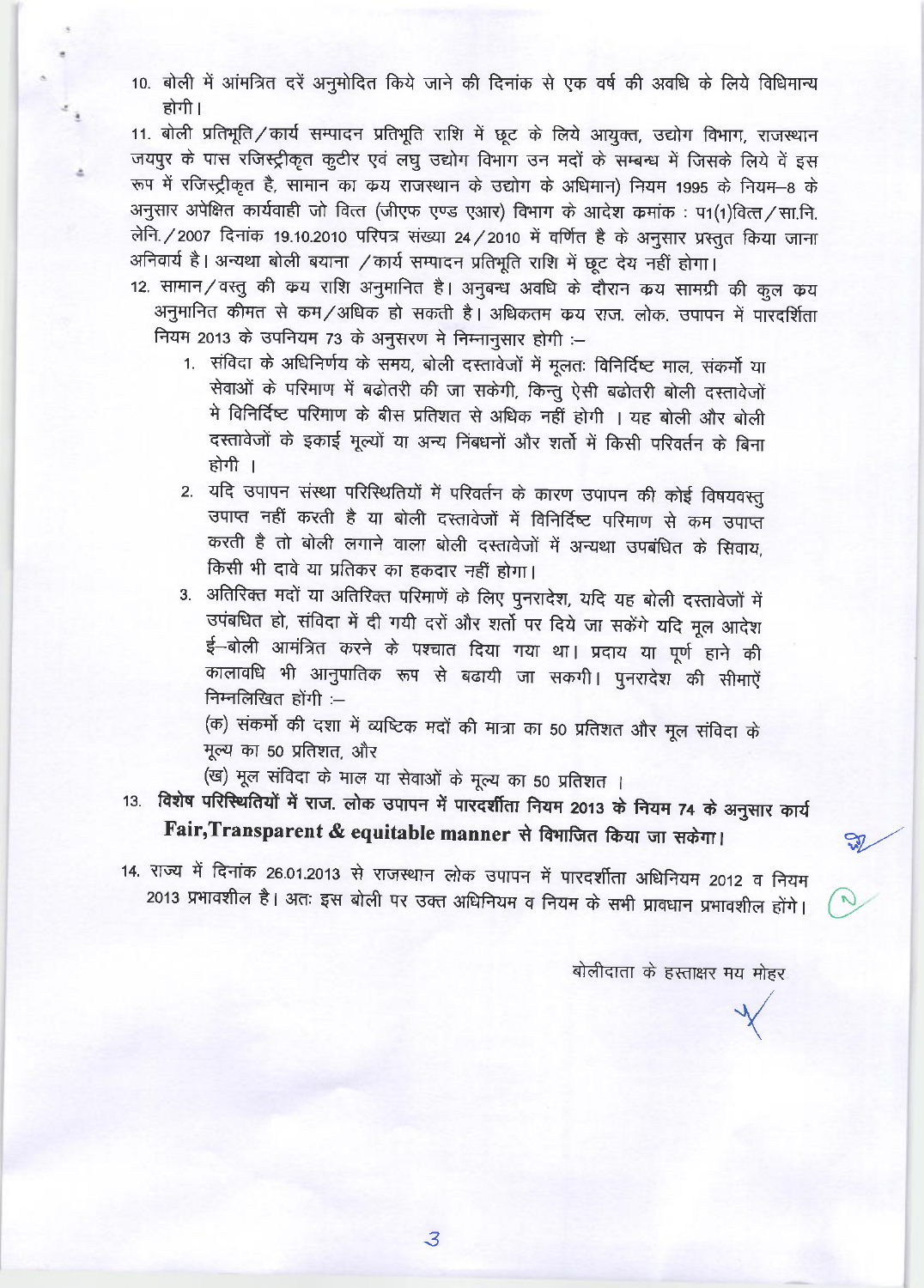### राजस्थान सरकार

# <u>कार्यालय आयुक्त, जनजाति क्षेत्रीय विकास विभाग, उदयपुर</u>

# Tender Form for Supply and Installation of Library Table (6'x4')

### Technical Bid Check list

| S.No.           | Type of Certificate & Other informations                                                                                              | Yes/No | Date of<br>issue/validity |
|-----------------|---------------------------------------------------------------------------------------------------------------------------------------|--------|---------------------------|
| $\mathbf{1}$    | Whether bid document fee submitted with e-bid<br>Provide details Banker Cheqe/DD No  dt                                               |        |                           |
| $\overline{2}$  | Whether Bid security submitted with e-bid<br>Provide details DD/Banker Cheque/Challan<br>receipt no dt amount                         |        |                           |
| 3               | Whether Bid Processing fee sumitted with e-bid<br>provide details DD/Banker Cheque/Challan<br>receipt no dt amount                    |        |                           |
| $\overline{4}$  | Annexure-F (Affidvit regarding acceptance of Bid<br>terms & conditions on Rs. 50/- non judicial<br>stamp paper.)                      |        |                           |
| 5               | Whether GST registration<br>certificate<br>is.<br>submitted with e-bid                                                                |        |                           |
| $6\overline{6}$ | Whether sales tax/VAT/GST clearance certificate<br>is submitted with e-bid                                                            |        |                           |
| $\overline{7}$  | If tax clearance certificate is not issued by the<br>concerned govt. copy of the challan or tax<br>return be submitted with e-bid     |        |                           |
| 8               | Whether SSI registration certificate issued by<br>the govt. of Rajasthan is submitted with e-bid                                      |        |                           |
| $\overline{9}$  | Whether original manufacturer's certificate for<br>the item submitted with e-bid                                                      |        |                           |
| 10              | Whether certificate<br>regarding authorized<br>dealer/authorized representative issued by the<br>manufacturer is submitted with e-bid |        |                           |
| 11              | Whether relevant ISO certification submitted<br>with e-bid                                                                            |        |                           |
| 12              | Annexure-G (Statement of turnvoer and balance<br>sheet)                                                                               |        |                           |
| 13              | Supply<br>order<br>and<br>satisfactory<br>successful<br>completion certificate in last 3 year of amount<br>50.00 lakh                 |        |                           |
| 14              | <b>Warranty Certificate</b>                                                                                                           |        |                           |
| 15              | PAN Card self attessted copy                                                                                                          |        |                           |
| 16              | Scaned copy of Bid form and bid document (self<br>attested)                                                                           |        |                           |

**B. 2000**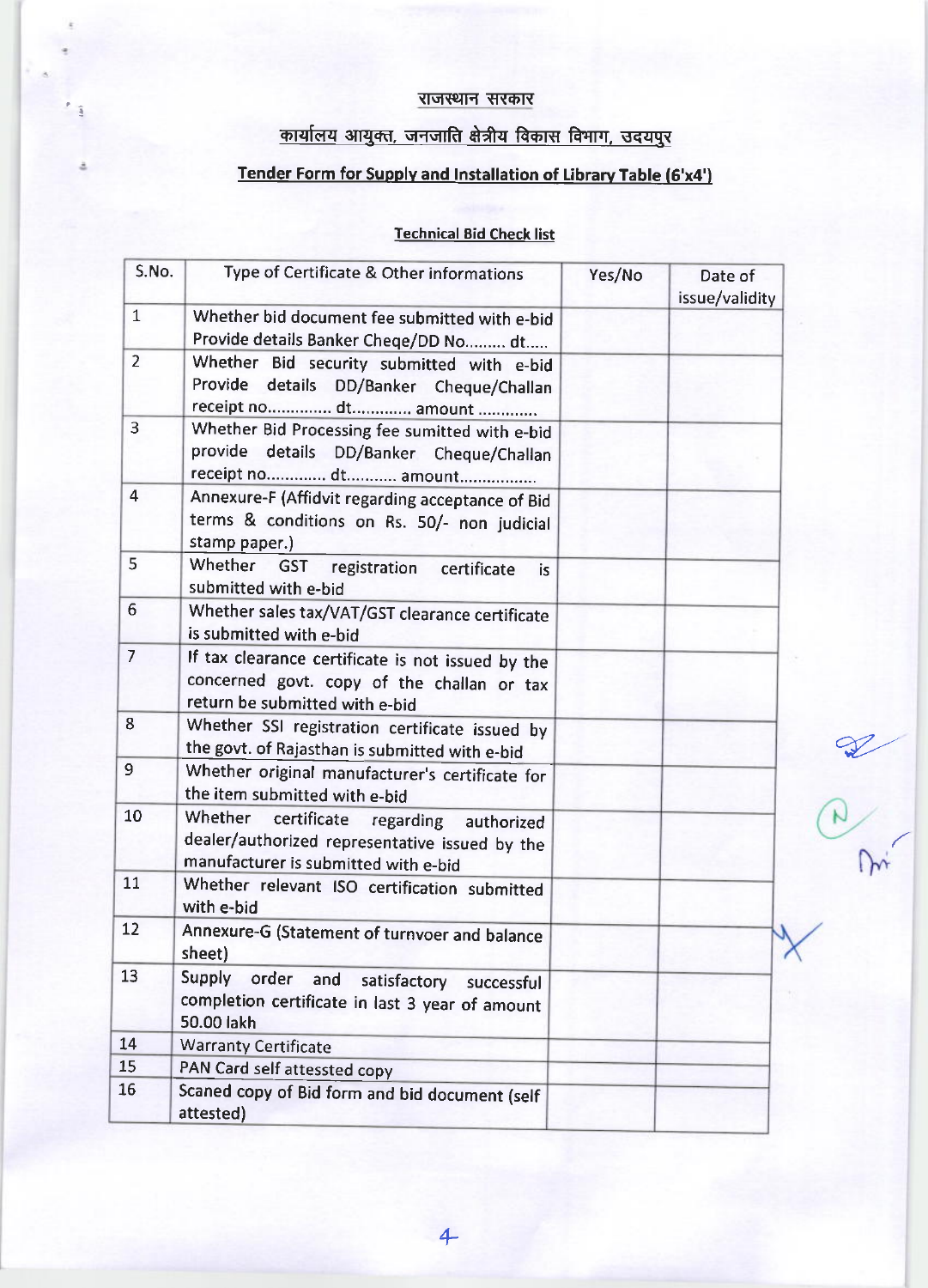### कार्यालय आयुक्त, जनजाति क्षेत्रीय विकास विभाग, उदयपुर

## परिशिष्ट "अ" (बोली प्रपत्र-क्वालिफाईंग बिड)

बोली आमंत्रण सूचना क्रमांकः दिनांक $:=$  $1<sub>1</sub>$ (खाली स्थान मे उस आईटम का नाम लिखे, जिसके लिए बोली दी गई है)

ई-बोली प्रपत्र शुल्क रूपये 400 /-

 $\mathbb{Z}$ 

ऑनलाईन बोली प्रपत्र बेचने की अन्तिम तिथि– 1.00 बजे अपरान्ह तक 17.01.2018 ऑनलाईन बोली प्रपत्र जमा कराने की अन्तिम तिथि-17.01.2018 4.00 बजे अपरान्ह तक ऑनलाईन तकनीकी बोली खोलने की तिथि – 17.01.2018 4.00 बजे अपराहन 1. बोली प्रस्तुत करने वाली फर्म का नाम एवं डाक का स्थाई पता

2. किसको सम्बोधित की गई :- आयुक्त, जनजाति क्षेत्रीय विकास विभाग, उदयपुर

दी गयी है।

5. हम आयुक्त, जनजाति क्षेत्रीय विकास विभाग, उदयपुर द्वारा जारी की गई बोली दिनांक ........................ में वर्णित सभी शर्तो से तथा संलग्न शीट में दी गयी उक्त बोली की अतिरिक्त शर्तो से बाध्य होना स्वीकार करते है। इनके सभी पृष्ठों पर उनके उल्लिखित शर्तो को हमारे द्वारा स्वीकार किये जाने के प्रमाण में हमने हस्ताक्षर कर दिये है। हम राज्य सरकार के उपापन संबंधी अधिनियम/नियम आदेश से आबद्व होना स्वीकार करते है।

...... रू. .......................... के लिए जारी किया गया है, बयाना राशि के पेटे संलग्न प्रस्तुत किया जाता है।

7 (क) आपूर्ति की जाने वाली सामग्री का विवरण, स्पेशिफिकेशन एवं अनुमानित मात्रा संलग्न एनेक्सर-"E" के अनुसार है ।

(ख) सप्लाई की जाने वाली सामग्री की दरें ऑनलाईन BOQ sheet में अकिंत की गयी है।

- कार्य आदेश जारी करने के दिनांक से 45 दिवस की अवधि के भीतर फर्म द्वारा आईटम सप्लाई, 8. स्थापना एवं कमिंशनिंग कर स्थापित करना होगा।
- 9. ई–बोली में आमंत्रित दरें अनुमोदित किये जाने की दिनांक से एक वर्ष की अवधि के लिये विधिमान्य होगी।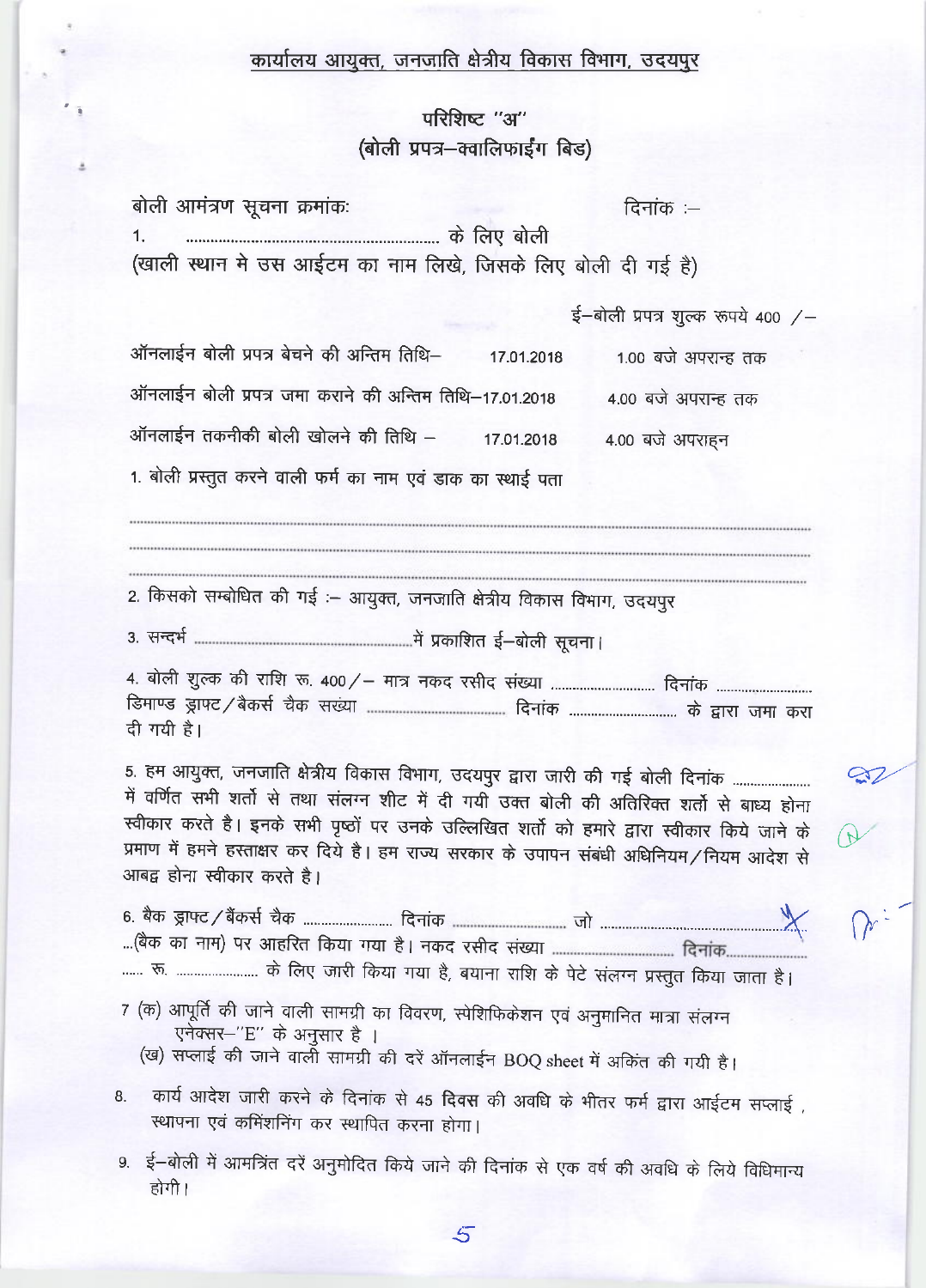- 10. ई-बोली के साथ नवीनतम कर चुकता प्रमाण-पत्र एवं पेन नम्बर एवं जी.एस.टी. नम्बर की प्रमाणित प्रति प्रस्तुत करना आवश्यक है।
- 11. विनिर्माता/डीलर आदि का घोषणा पत्र संलग्न है

बोलीदाता के हस्ताक्षर मय सील

- बोलीदाता का नाम  $1.$
- $2.$ डाक का पता

 $3.$ 

ई—मेल—<br>स्थान— 4 दिनांक–

बोलीदाता के हस्ताक्षर मय सील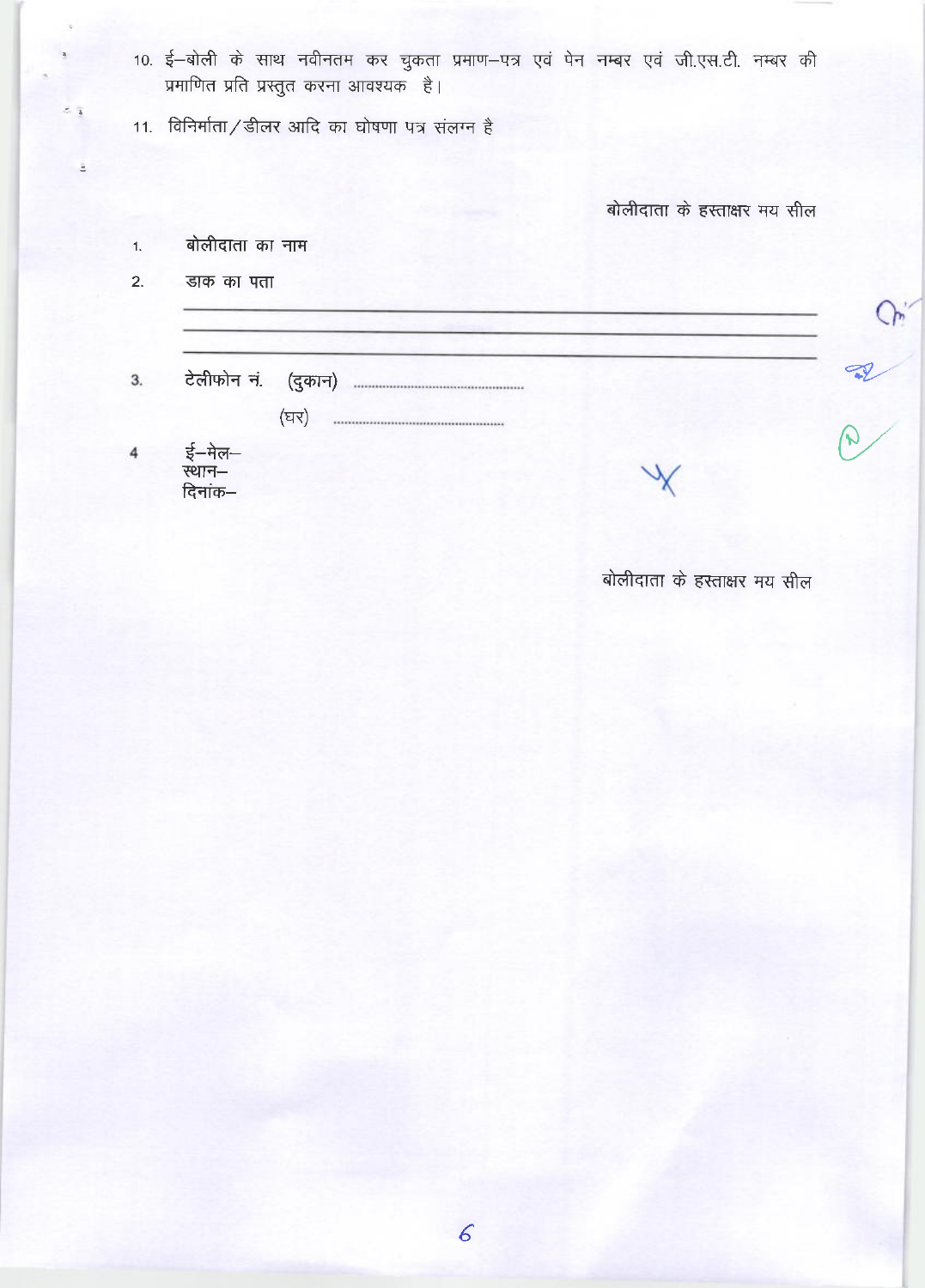# Details of Bidder:

| 1.   | Name of the Firm/Bidder                                                    |       |       |
|------|----------------------------------------------------------------------------|-------|-------|
| 2.   | Telephone No.                                                              | (Off) | (Fax) |
| 3.   | Mobile No.                                                                 |       |       |
|      | e-mail ID                                                                  |       |       |
|      |                                                                            |       |       |
| 4.   | <b>Office Address of the Firm</b>                                          |       |       |
|      |                                                                            |       |       |
| 5.   | Constitution of the Firm whether/ Proprietorship/ Partnership/<br>Company  |       |       |
| (a)  | In case of Proprietorship Firm :-                                          |       |       |
|      | Name, Father's Name and Residential address of the                         |       |       |
|      | Proprietor :-                                                              |       |       |
| (b)  | In case of Partnership Firm :-                                             |       |       |
|      | Name, Name of Father and Residential address of all the<br><b>Partners</b> |       |       |
|      | Note:- (Enclose the Registration certificate of Firm or its                |       |       |
|      | attested copy/photocopy of Partnership Deed (attach separate               |       |       |
|      | sheet ifspace is insufficient)                                             |       |       |
| (c)  | In case of Company                                                         |       |       |
| (i)  | Regd.No. of the Company                                                    |       |       |
| (ii) | Name and address of the                                                    |       |       |
|      | Directors of the company                                                   |       |       |
|      | (attach separate sheet, if space is insuficient)                           |       |       |
| 6.   | <b>BANK DETAILS OF BIDDER</b>                                              |       |       |
|      | Banker's name with branch                                                  |       |       |
|      | Account type                                                               |       |       |
|      | <b>Account number</b>                                                      |       |       |
| 7.   | PAN No. of the Bidder                                                      |       |       |
|      | (Enclose a certified copy of the same)                                     |       |       |
| 8.   | Bid scurity of Rs.                                                         |       |       |
|      | Banker cheque/Bank Draft No.                                               |       |       |
|      | Dated  (Name of Bank & branch)                                             |       |       |
|      | *(To be filled in by the office)                                           |       |       |
|      | Signature of the bidder with seal                                          |       |       |
|      |                                                                            |       |       |
|      |                                                                            |       |       |

\* ln case of authorized reprsntative signing this document, enclose copy of the authority letter.

B. Enclosed render Documents along with all necessary Annexures/certificates/Affidavites.

Signature of the Bidder with seal

 $\sim$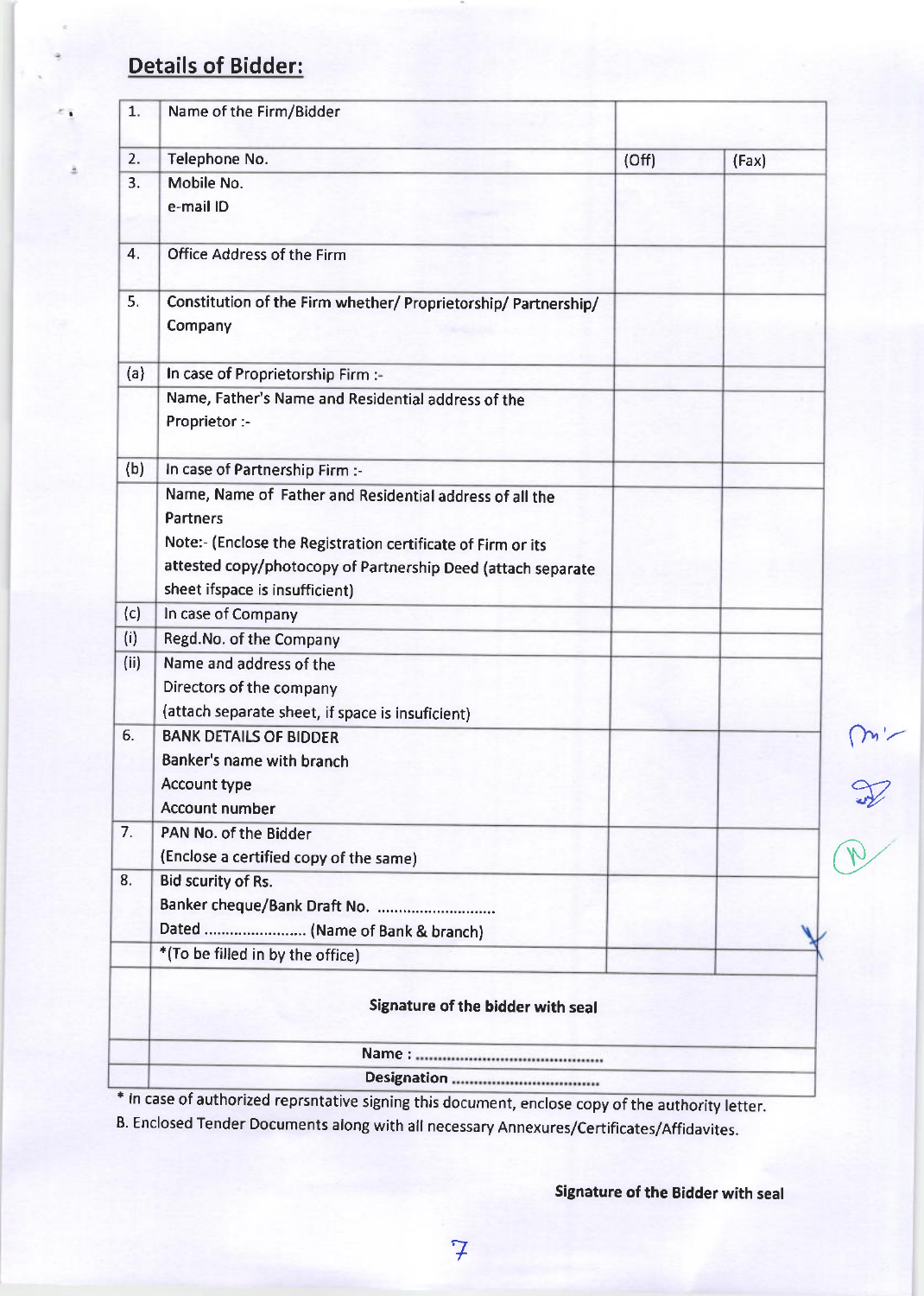$\bigcup_{i=1}^{\infty}$ 

#### COMPLIANCE WITH THE CODE OF INTEGRITY AND NO CONFLICT OF INTEREST:-

Any person panicipating in a procurement process shall-

- a) Not offer any bribe, reward of gift or any material benefit either directly or indirectly in exchange for an unfair advantage in procurement process or to otherwise influence the procurement process:
- b) Not misrepresent or omit misleads or attempts to mislead so as to obtain a financial or other benefit or avoid an obligation;
- c) Not indulge in any collusion, Bid rigging or anti competitive behavior to impair the transparency, fairness and progress of the procurement process;
- d) Not misuse any information shared between the procuring entity and the bidders with an intent to gain unfair advantage in the procurement process;
- e) Not indulge in any coercion including impairing or harming or threatening to do the same, directly or indirectly, to any part or to its property to influence the procurement process;
- f) Not obstruct any investigation or audit of procurement process,
- B) Disclose conflict of interest, if any, and
- h) Disclose any previous transgression with any entity in India or any other country during the last three years or any debarment by any other procuring entity.

#### CONFLICT OF INTEREST:-

The bidder participating in a bidding process must not have a conflict of interest. <sup>A</sup> conflict of interest is considered to be a situation in which a party has interests that could improperly influence that party's performance of oflicial duties or responsibilities, contractual obligations, or compliance with applicable laws and regulations.

- 7. <sup>A</sup>Bidder may be considered to be in conflict of interest with one or more parties in bidding process if, including but not limited to:
- a. Have controlling partners/shareholders in common; or
- b. Receive or have received any direct or indirect subsidy from any of them; or
- c. Have the same legal representative for purposes of the Bid; or
- d. Have a relationship with each other, directly or through common third parties, that puts them in a position to have access to information about or influence on the Bid of another bidder, or influence the decision of the procuring entity regarding the bidding process; or
- e. The bidder participates in more than one Bid in a bidding process. Participation by a bidder in more than one Bid will result in the disqualification of all Bids in which the bidder is involved. However, this does not limit the inclusion of the same subcontractor, not otherwise participating as a bidder, in more than one Bid; or
- f. The bidder or any of its affiliates participated as a consultant in the preparation of the design or technical specifications of the goods, works or services that are the subject of the Bid; or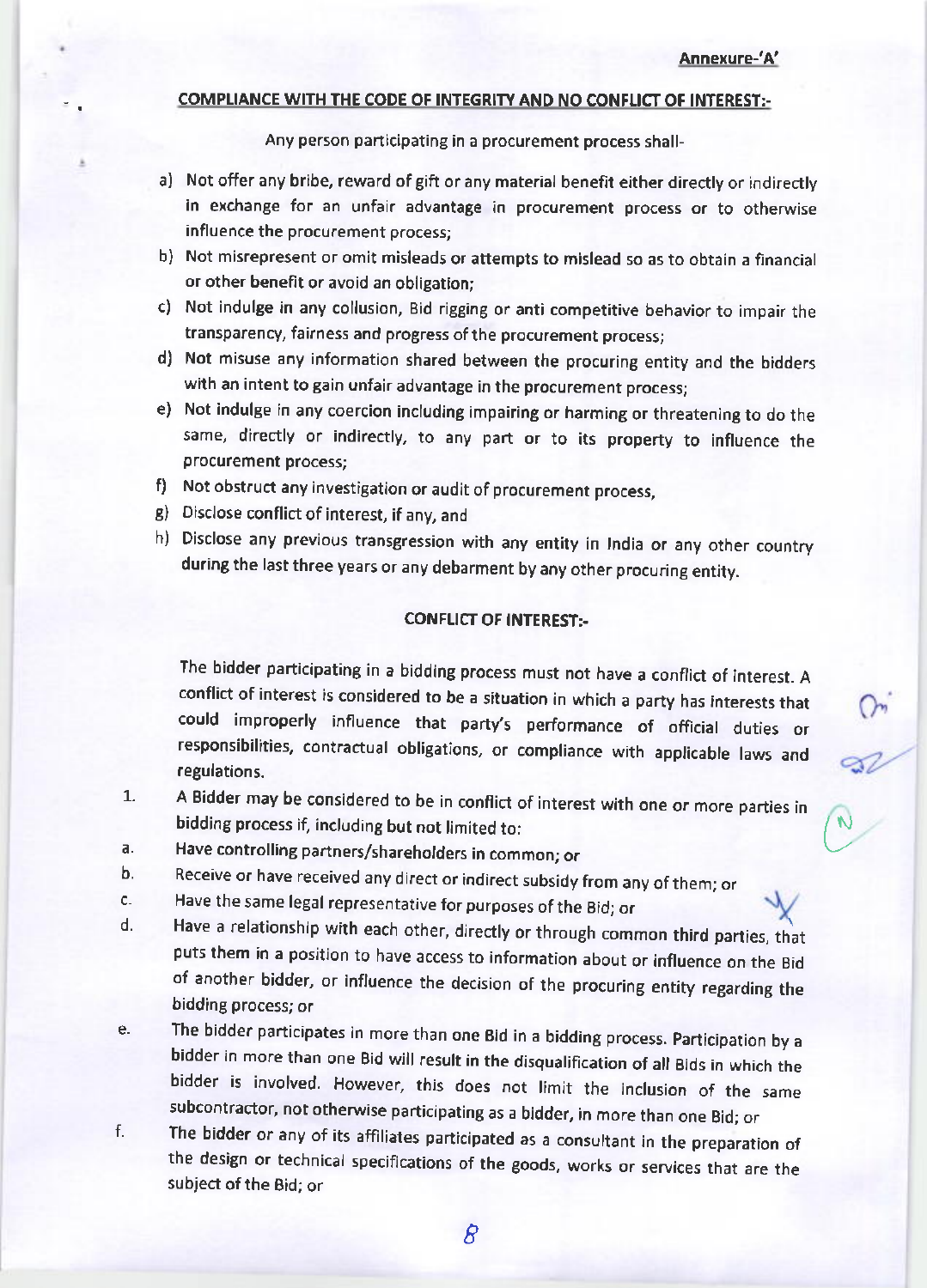g.

The bidder or any of its affiliates has been hired (or is proposed to be hired by the Procuring Entity as engineer-in charge/consultant for the contract.

m

Date:

**Signature of Bidder with Seal** Name: Designation: Address: